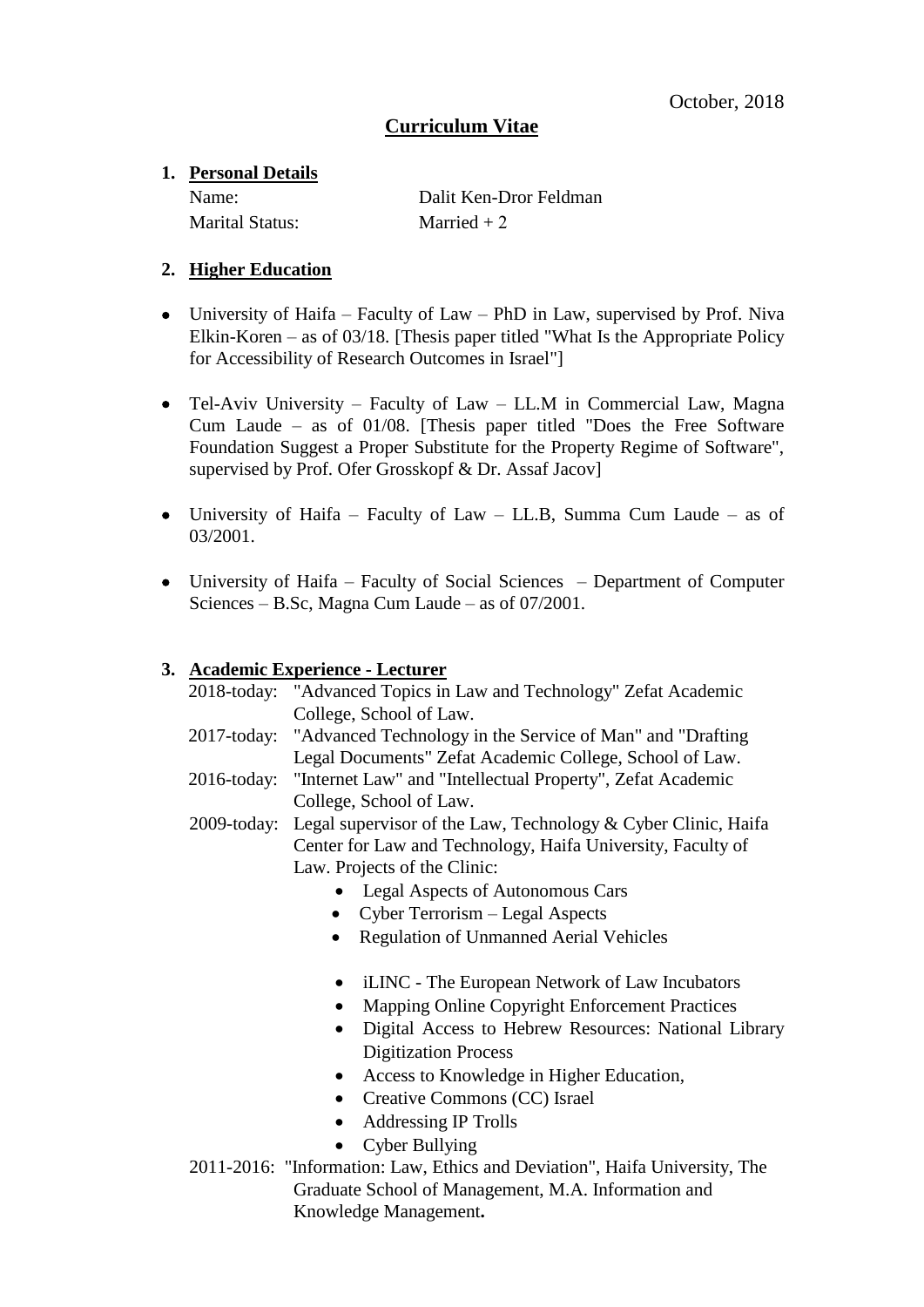2008-2013: "Software Law", Haifa University, Faculty of Law.

 2011: "Legal Ethics of Lawyers in The Public Service" Co-Lecturer with Adv. Ronit Haramati-Alpern, Haifa University, Faculty of Law, LL.M Program in Civil and Administrative Law.

### **4. Further Work Experience**

#### **Teacher Assistant**:

Prof. Niva Elkin-Koren - Intellectual Property - University of Haifa (2006-2009).

- Prof. Michael Birenhak Intellectual Property Tel-Aviv University (2008-2009); Information Law in Digital Environment - Tel-Aviv University (2007- 2008).
- Prof. Emanuel Gross Evidence Law (including frontal lectures) Netanya Academic College (2007-2011); University of Haifa (2006-2007, 2008- 2009).
- Dr. Limor Zer-Gutman Legal Ethics Interdisciplinary Center (IDC) Herzelia; Bar-Ilan University and Netanya Academic College (2007-2008).
- Dr. Haya Zandberg Evidence Law Hebrew University of Jerusalem (2005-2006).
- Dr. Yoav Mazeh Intellectual Property Ono Academic College (2005-2008).
- Ms. Ronit Haramati-Alpern Legal Ethics (including frontal lecture) University of Haifa (2006-2008).
- Adv. Eran Bareket Patent Law University of Haifa (2005-2008).

#### **Editorial Positions**

Associate Editor of "Law and Government", University of Haifa (2008-2009). Associate Editor of "Law Society & Culture – Jewish Identity", Tel-Aviv University (2008-2009).

Membership in the Editorial Board of "Daniel's Book" (2006-2007).

#### **Academic Committees**

.

Library Committee - Zefat Academic College (2016-today).

#### **Writing Legal opinions for the Israeli Bar in Legal Ethics** 03-04, 09/2008

#### **Military Service – Legal Consultancy Officer in the Military Advocate General's Corps** (2001-2005)

The Legislation and Legal Advice Department – In the positions of:

- Legal Adviser Officer of Computer Services Directorate.
- Legal Adviser Officer of Behavioral Science Array in the Manpower Directorate.
- Legal Adviser Officer of the Killed, Injured, Captured & Missing Array.
- Legal Adviser Officer of the Military Police Corps.

During my Service I provided legal consultation on a daily basis to variety of military entities, I provided legal consultation in variety of technological projects in the Computer Services Directorate, I took part in negotiations between the military and the Ministry of Defense to the main commercial companies in the national communication market, I took care of legal proceedings related to the military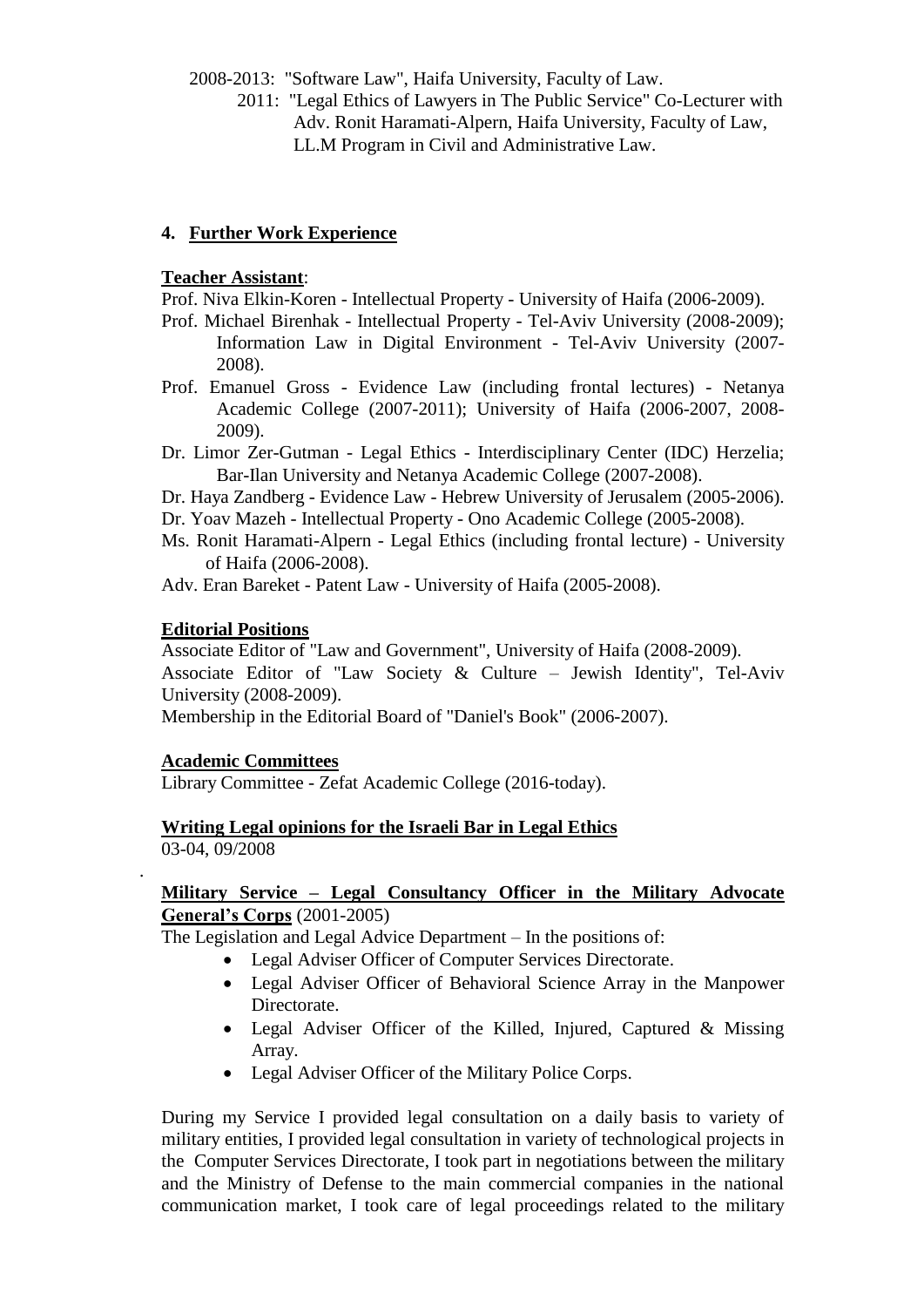entities to which I provided legal advice in variety of instances (including the Supreme Court) and I handled regulatory proceedings related to military entities to which I provided legal advice including representation of the military position in the relevant Knesset Committees.

### **5. Scholarships & Awards**

2008-2011 PhD Scholarship Haifa University.

- 2007/08 Wolf scholarship for second degree students.
	- 2004 Military Advocate General's excellence.
	- 2001 Honor certificate from the Knesset for excellence in academic studies.
	- 2001 Aladdin prize for outstanding papers in law and technology**.**
	- 2000 Excellent student faculty of law**.**
	- 2000 Scholarship in the memory of Adv. Joseph Samuel The Israeli Bar.
- 1999, 2000 Excellence scholarship in computer science in the memory of Captain Uri Michael Akavia**.**
- 1998, 1999  $& 2000$  Dean's excellence faculty of law (in 1999 an excellence scholarship Meyerhof fund).
	- 1998 The Zalman Shazar prize for term paper in history of the Jewish people**.**
	- 1997 Excellence prize in physics, exact science, arabic and in general the Hebrew Reali School Haifa.

| <b>Subject of Lecture/Discussion/Comments</b> | <b>Place &amp; Date</b>    | <b>Name of Conference</b>        |
|-----------------------------------------------|----------------------------|----------------------------------|
| Cyber, Security and Society - Future          | Tel Aviv                   | The Prime Minister's             |
| Challenges                                    | Convention                 | <b>Israeli Innovation Summit</b> |
|                                               | Center, October            | 2018                             |
|                                               | 2018                       |                                  |
| <b>Blocking and Removal of Allegedly</b>      | Interdisciplinary          | <b>Annual Intellectual</b>       |
| <b>Infringing Copyright Content</b>           | Center (IDC),              | Property Workshop                |
|                                               | October 2018               |                                  |
| Organizer                                     | University of              | <b>Unmanned Aerial Vehicles</b>  |
|                                               | Haifa,<br><b>June 2018</b> | Haifa University Forum           |
| Co-Organizer                                  | College of                 | Meeting of the Access to         |
|                                               | Management<br>Academic     | Knowledge in Higher              |
|                                               | Studies, School            | <b>Education Forum</b>           |
|                                               | of Law,                    |                                  |
|                                               | February 2018              |                                  |
| Open Science - Open Access and Open           | <b>Israel</b>              | Open Science MeetUp              |
| Data – (Legal) Barriers and Suggested         | Innovation                 |                                  |
| Solutions                                     | Authority $-$              |                                  |
|                                               | ISERD, Airport             |                                  |
|                                               | City, February             |                                  |
|                                               | 2018                       |                                  |

### **6. Conferences ,Discussions & Lectures**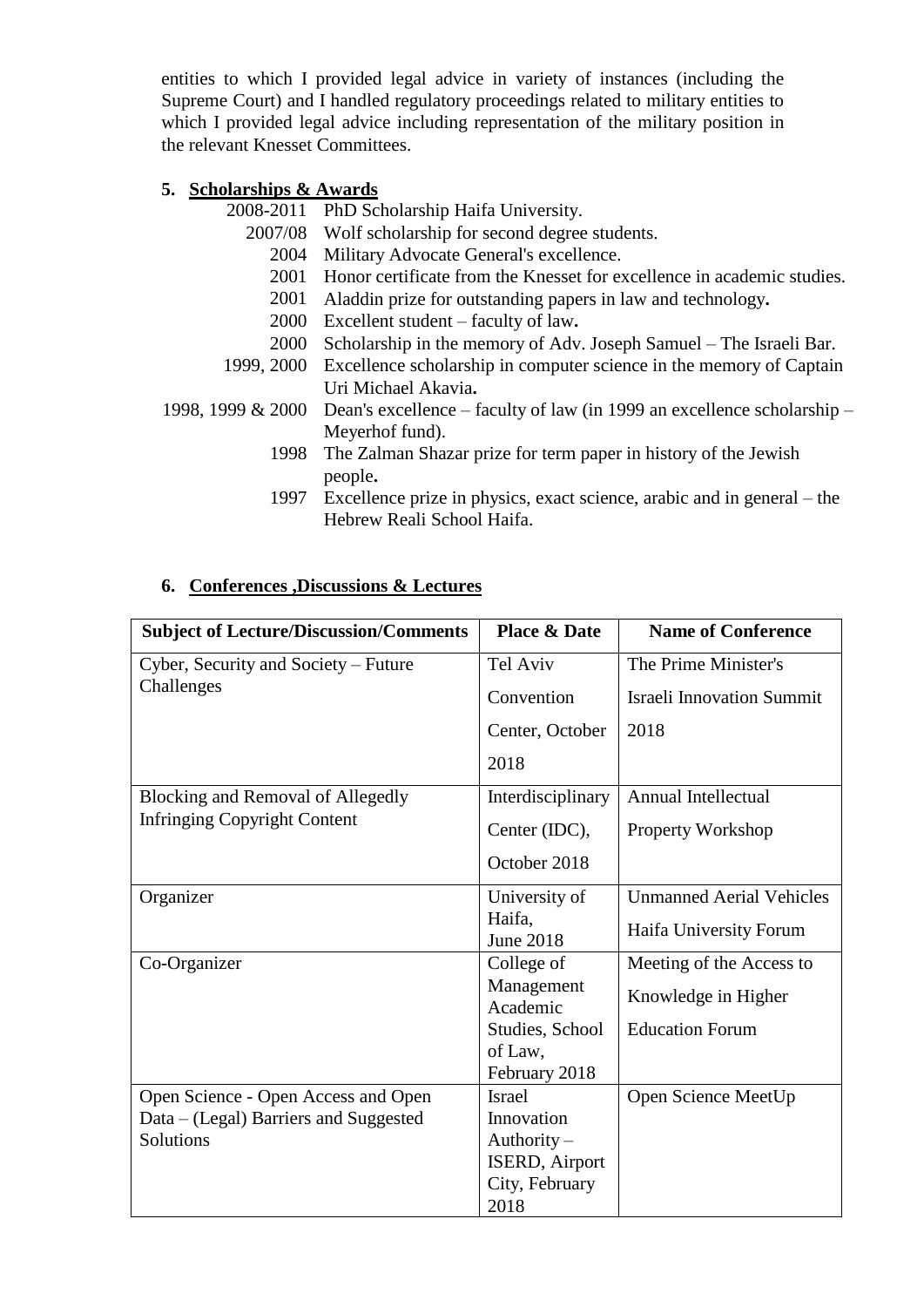| <b>Open Access Publishing</b>                   | Tel-Aviv              | Educational                                           |
|-------------------------------------------------|-----------------------|-------------------------------------------------------|
|                                                 | University,           | Copyright Conference                                  |
|                                                 | December 2017         |                                                       |
| <b>Open Access Publishing</b>                   | <b>Technion Haifa</b> | Open Access Day -                                     |
|                                                 | December 2017         | New Trends in Open<br><b>Access Publishing</b>        |
| <b>Blocking and Removal of Allegedly</b>        | Haifa                 | <b>Annual Intellectual</b>                            |
| <b>Infringing Copyright Content</b>             | University            | Property Workshop                                     |
|                                                 | October 2017          |                                                       |
| Cyberbullying and Privacy - A comparative       | Tel-Aviv              | 4 <sup>th</sup> Cyber, Privacy and                    |
| study                                           | University,           | <b>Technology Workshop</b>                            |
|                                                 | April 2017            |                                                       |
| Roundtable – Copyright to Research              | The MOFET             | To Whom this Work                                     |
| <b>Outcomes</b>                                 | Institute, Tel-       | Belongs? Ethics and Panic<br>in the Information Era   |
|                                                 | Aviv Israel,          |                                                       |
|                                                 | March 2017            |                                                       |
| "Why Not $\mathbb{C}$ ? – Between Copyright and | Google                | From Open Data to Social                              |
| Sharing Data in the Digital Era"                | Campus, Tel-          | Change", Wikimedia Israel<br>and the Public Knowledge |
|                                                 | Aviv Israel,          | Workshop ("Hasadna"),                                 |
|                                                 | November 2015         |                                                       |
| "Open Access to Research Outcomes"              | College of            | Annual Intellectual                                   |
|                                                 | Management-           | <b>Property Workshop</b>                              |
|                                                 | Academic              |                                                       |
|                                                 | Studies,              |                                                       |
|                                                 | October 2014          |                                                       |
| "Copyright, Creative Commons and Open           | Tel-Aviv Israel,      | <b>MELI Ex Libris Users</b>                           |
| Content"                                        | May 2013              | Group - Israel Conference                             |
|                                                 |                       | about Loans                                           |
|                                                 |                       | and Interlibrary Loans                                |
| Participant in the Panel: "Technology and       | Tel-Aviv Israel,      | Computer, High-Tech and                               |
| Law – Difficulties in Applying the Law on       | May 2013              | <b>Information Committee of</b>                       |
| Technological Progress",                        |                       | the Tel-Aviv District                                 |
|                                                 |                       | Israeli Bar                                           |
| "Practical Uses of Creative Commons"            | Tel-Aviv Israel,      | Teldan Conference Info                                |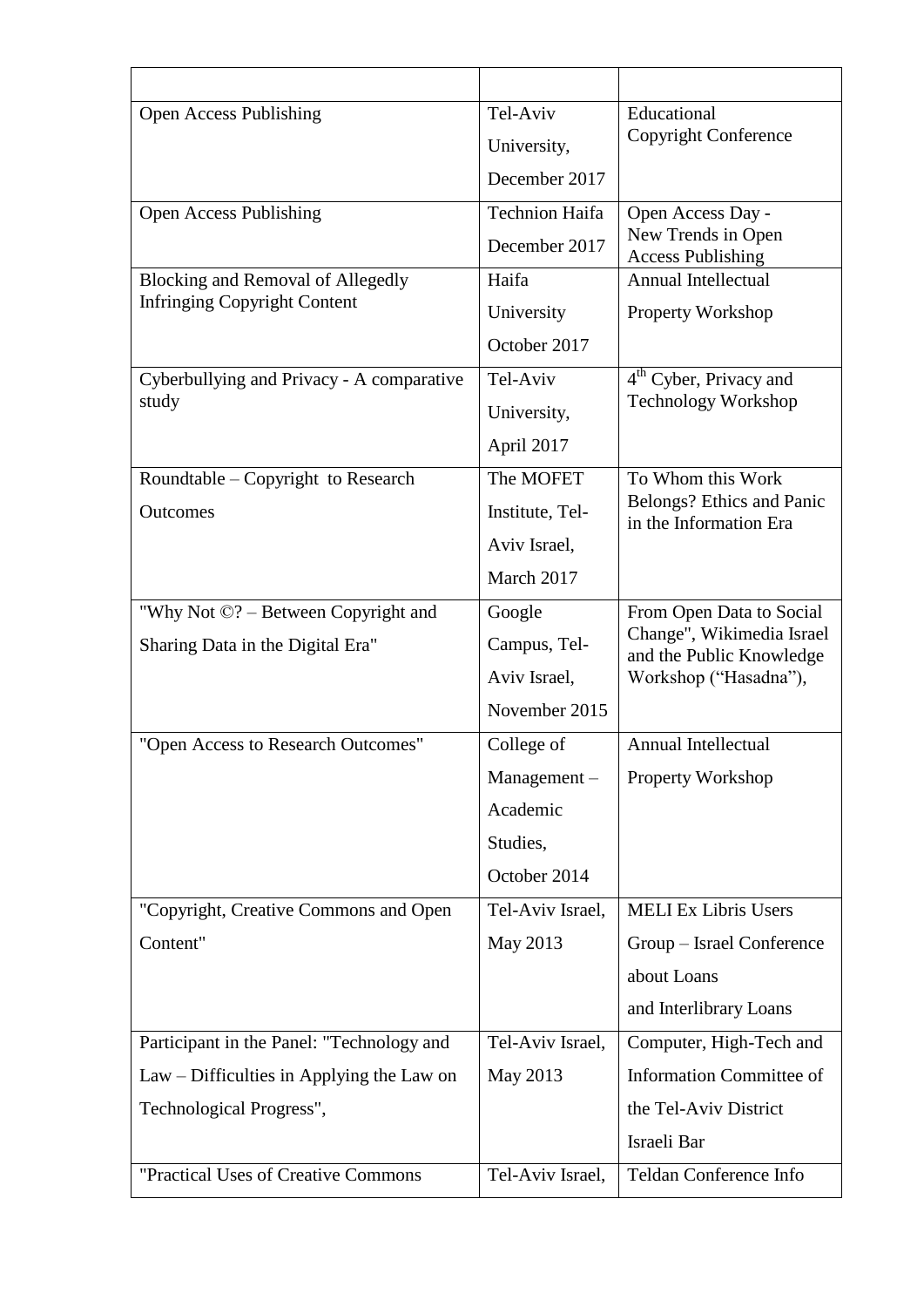| Licenses"                                   | May 2013              | 2013                                |
|---------------------------------------------|-----------------------|-------------------------------------|
| "Openness, Law and Creative Commons         | Jerusalem             | 2012 EVA/Minerva                    |
| Tools"                                      | Israel,               | Jerusalem International             |
|                                             | November 2012         | Conference on Digitisation          |
|                                             |                       | of Culture                          |
| "Gold & Green Models - an Open Access       | Freie                 | Wikipedia Academy                   |
| Solution?"                                  | Universität           |                                     |
|                                             | Berlin                |                                     |
|                                             | Germany,              |                                     |
|                                             | June/July 2012        |                                     |
| "Open Access, Digitization and Libraries"   | Tel-Aviv Israel,      | Teldan Conference Info              |
|                                             | May 2012              | 2012                                |
| "Open Education: Fair Use Best Practices    | <b>Kfar Maccabiah</b> | Multi-Yeda 2011, The                |
| for Higher Education Institutions – Course  | Israel, March         | <b>Israeli Center for Libraries</b> |
| Packs & Digital Syllabus"                   | 2011                  |                                     |
| Chair of the Panel: "Wikipedia, the Law and | Haifa Israel,         | Wikimania 2011                      |
| the Real World"                             | August 2011           |                                     |
| Round Table – Ethics and Education,         | The Jerusalem         | Round Table – Ethics and            |
| Participant                                 | Center for            | <b>Education</b> , Participant      |
|                                             | Ethics                |                                     |
|                                             | Mishkenot             |                                     |
|                                             | Sha'ananim            |                                     |
|                                             | Israel, February      |                                     |
|                                             | 2011                  |                                     |
| "Facilitating Access to Knowledge by        | Berlin                | COMMUNIA $-3rd$ Free                |
| Asserting Users' Rights: An Israeli Case    | Germany,              | <b>Culture Research</b>             |
| Study" - Joint Lecture                      | October 2010          | Conference,                         |
| "The Rules That Apply Libraries in Light of | <b>Ben-Gurion</b>     | <b>MELI Ex Libris Users</b>         |
| the New Copyright Act – With Aphesis on     | Uni., July 2010       | Group – Israel Conference           |
| Loan Issues"                                |                       | about Loans                         |
|                                             |                       | and Interlibrary Loans              |
| "Fair Use Best Practices for Higher         | University and        | <b>COMMUNIA</b>                     |
| <b>Education Institutions- The Israeli</b>  | Cyberspace,           |                                     |
| Experience"                                 | Turin Italy, June     |                                     |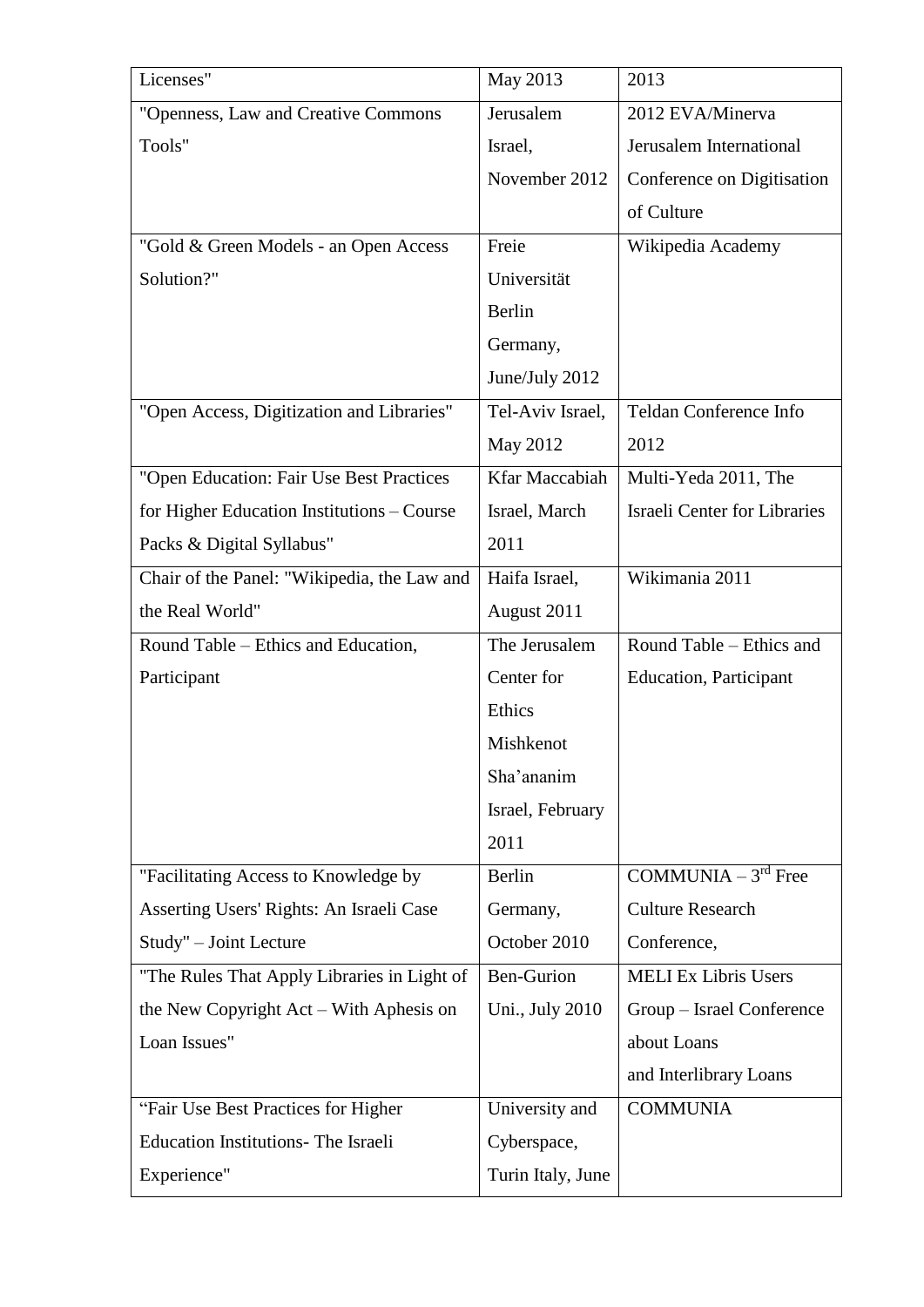|                                              | 2010            |                              |
|----------------------------------------------|-----------------|------------------------------|
| Poster: "Open Education Project - Creative   | Israel, October | $7th$ Meital Conference,     |
| Commons Licenses as an Open Access           | 2009            |                              |
| Platform"                                    |                 |                              |
| "Public Domain, Open Content and             | Israel, May     | Wikipedia-Academy            |
| Copyright"                                   | 2009            | Conference                   |
| "Does the Free Software Foundation           | University of   | WIPO Worldwide               |
| Suggest a Proper Substitute for the Property | Haifa Israel,   | <b>Academy Joint Post-</b>   |
| Regime of Software?"                         | March 2008      | Graduate IP Workshop         |
|                                              |                 | Program                      |
| Academic Co-Organizer                        | The Haifa       | eBooks: A New Era of         |
|                                              | Center for Law  | Law, Business and Society    |
|                                              | & Technology    | Conference                   |
|                                              | (HCLT), The     |                              |
|                                              | Sagy Center for |                              |
|                                              | Internet        |                              |
|                                              | Research,       |                              |
|                                              | University of   |                              |
|                                              | Haifa in        |                              |
|                                              | collaboration   |                              |
|                                              | with The        |                              |
|                                              | National        |                              |
|                                              | Library of      |                              |
|                                              | Israel, May     |                              |
|                                              | 2011            |                              |
| Academic Organizer                           | Israel, Law     | Public Domain Day            |
|                                              | Faculty,        |                              |
|                                              | University of   |                              |
|                                              | Haifa, 2011-    |                              |
|                                              | today (annual   |                              |
|                                              | conference)     |                              |
| Academic Organizer                           | Law Faculty,    | The Creative Commons 10      |
|                                              | University of   | years celebrations in Israel |
|                                              | Haifa,          |                              |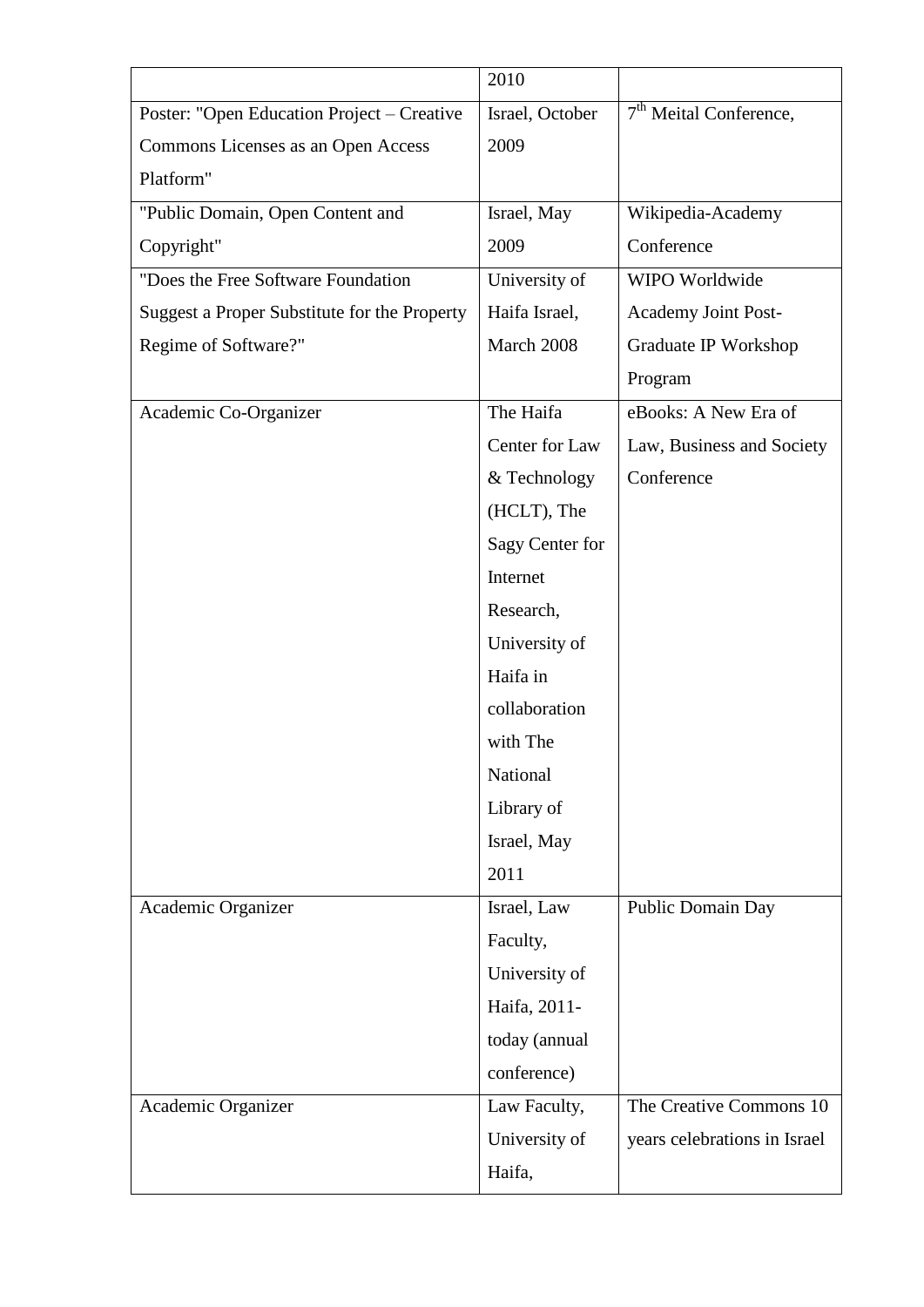#### **7. List of Publications**

In academic journals with peer review

- "Open Access" (The MOFET Institute, article in a book following the conference "To Whom this Work Belongs? Ethics and Panic in the Information Era", forthcoming 2019) [in Hebrew].
- "Permitted Uses of Protected Works and the Use of Public Domain Works in the Education System" 13 GADISH 198 (2012) *available at*: http://cms.education.gov.il/EducationCMS/Units/AdultEducation/Pirsum eiAgaf/Gadish/gadish\_13.htm [in Hebrew].
- "To Send or Not to Send an Email from Work That is the Question: Email and the Issue of Eavesdropping" 5(1) LAW WATCH 20 (2009), *available at:*

http://law.haifa.ac.il/lawatch/lawatch\_files/gilionE/N2.pdf [in Hebrew].

#### Other publications

 "Facilitating Access to Knowledge by Asserting Users' Rights: An Israeli Case Study" (co-writer with Meital Duvdevani) COMMUNIA –  $3<sup>rd</sup>$  Free Culture Research Conference, Berlin Germany, October 2010 *available at:*

http://wikis.fu-berlin.de/download/attachments/59080767/Duvdevani-KenDror-Paper.pdf?version=1&modificationDate=1286110910000

 "The Research and Development Act 1984 – Is the Current Situation Desirable" Aladdin Prize, Series Publication of the Haifa Center for Law & Technology (2001) [in Hebrew] *available at:* http://law.haifa.ac.il/speech/works/sem-dalit.pdf

The Clinic for Law, Technology and Cyber Publications (Can be found at the Clinic website) [in Hebrew]:

- 1. Cyber-Bullying A Comparative Research (October 2015).
- 2. Legal positions (September 2015) on the following subjects:
	- a. The ability to prohibit taking photos at events.
	- b. Giving credit to the author in photos when and how.
	- c. Changing an architectural work.
	- d. Changing logo
	- e. Copyright protection on the tables and graphs is there any?
	- f. Liability for indirect infringement or contributing infringement by giving links to a website of a funded project
	- g. Is there copyright in a folk music?
- 3. Position papers on several issues:
	- a. The Clinic's position paper (co-writers) "The Necessity to Determine Attorney General Guidelines Regarding the Rules for Handling (Deleting, Hiding & Removing Responses, Blocking) Users on Public Figures Web-pages (October, 2018).